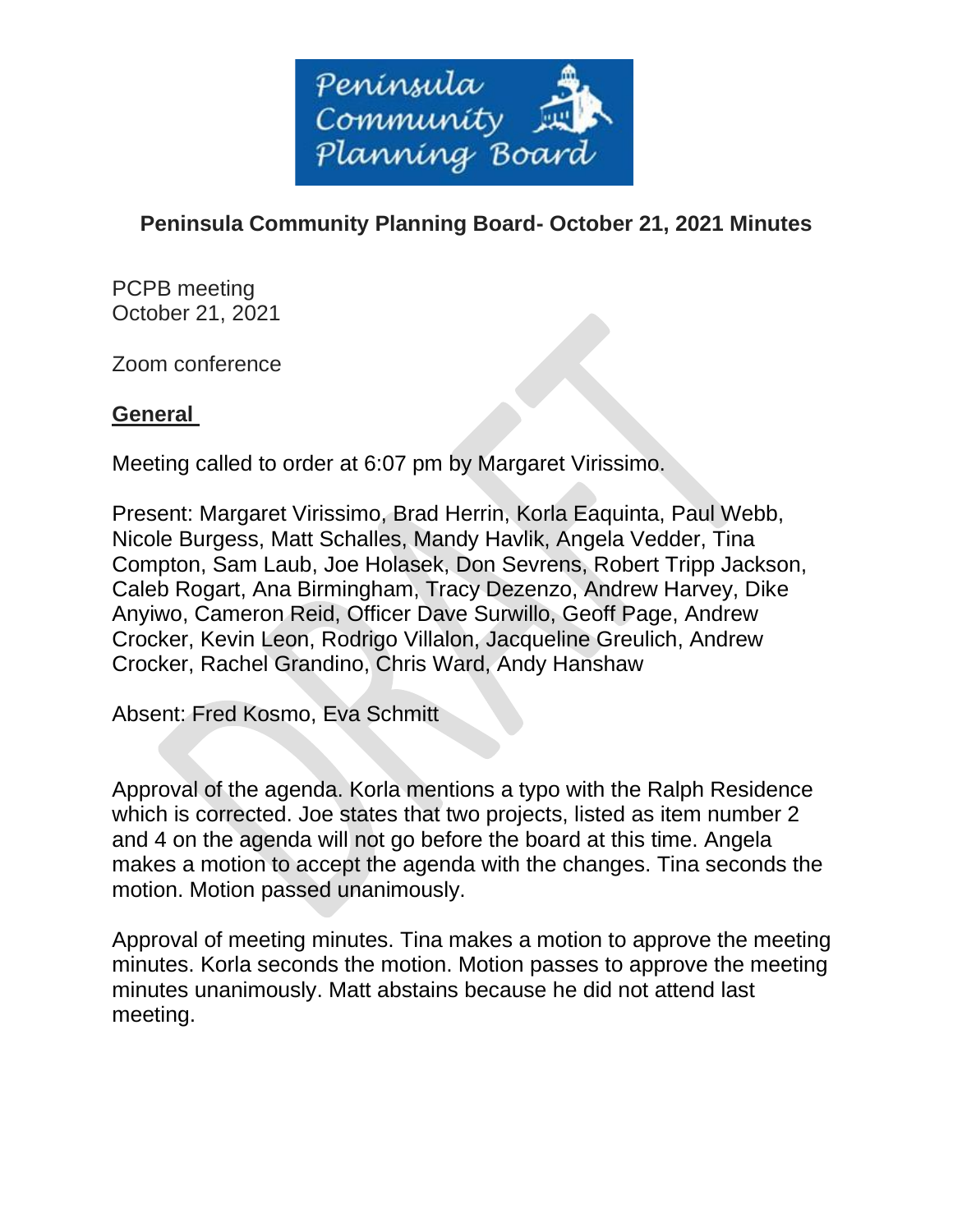## **BOARD-OFFICER REPORTS**

Korla reports that the balance is \$1192.81.

## **NON-AGENDA PUBLIC COMMENT**

None.

### **Government and Community Reports**

### **Office of Senator Toni G. Atkins -California Legislature Update provided via email from Cole Reed.**

The state legislative session for the year ended on Friday, September 10th. October 10th was the final day for Governor Gavin Newsom to act on all legislation on his desk. The Governor ultimately signed 770 bills into law and vetoed 66.

### Update on Senator Atkins' Bills

SB 1 - Sea Level Rise Mitigation and Adaptation Act Thursday, September 23rd – SB 1 was signed into law by the Governor. This bill would empower local and regional governments to better plan for the impact of sea level rise by expanding existing grant programs to allocate up to \$100 million in total annual funds.

## SB 9 – HOME Act

Thursday, September 16th - SB 9 was signed into law by the Governor. This bill would enable homeowners to create intergenerational wealth and widen access to more rental and home ownership opportunities for working families by streamlining the process for subdividing a single-family home. Huntington Beach Oil Spill Update

Senator Atkins is closely monitoring developments with the oil spill cleanup effort along our coast and is in conversation with Unified Command, which includes San Diego and Orange counties, along with the United States Coast Guard.

In addition, the California Department of Fish and Wildlife in coordination with local organizations such as Coastkeeper, Surfrider, and SeaWorld, are all working tirelessly on the cleanup effort and assisting with rescuing and rehabilitating affected marine wildlife.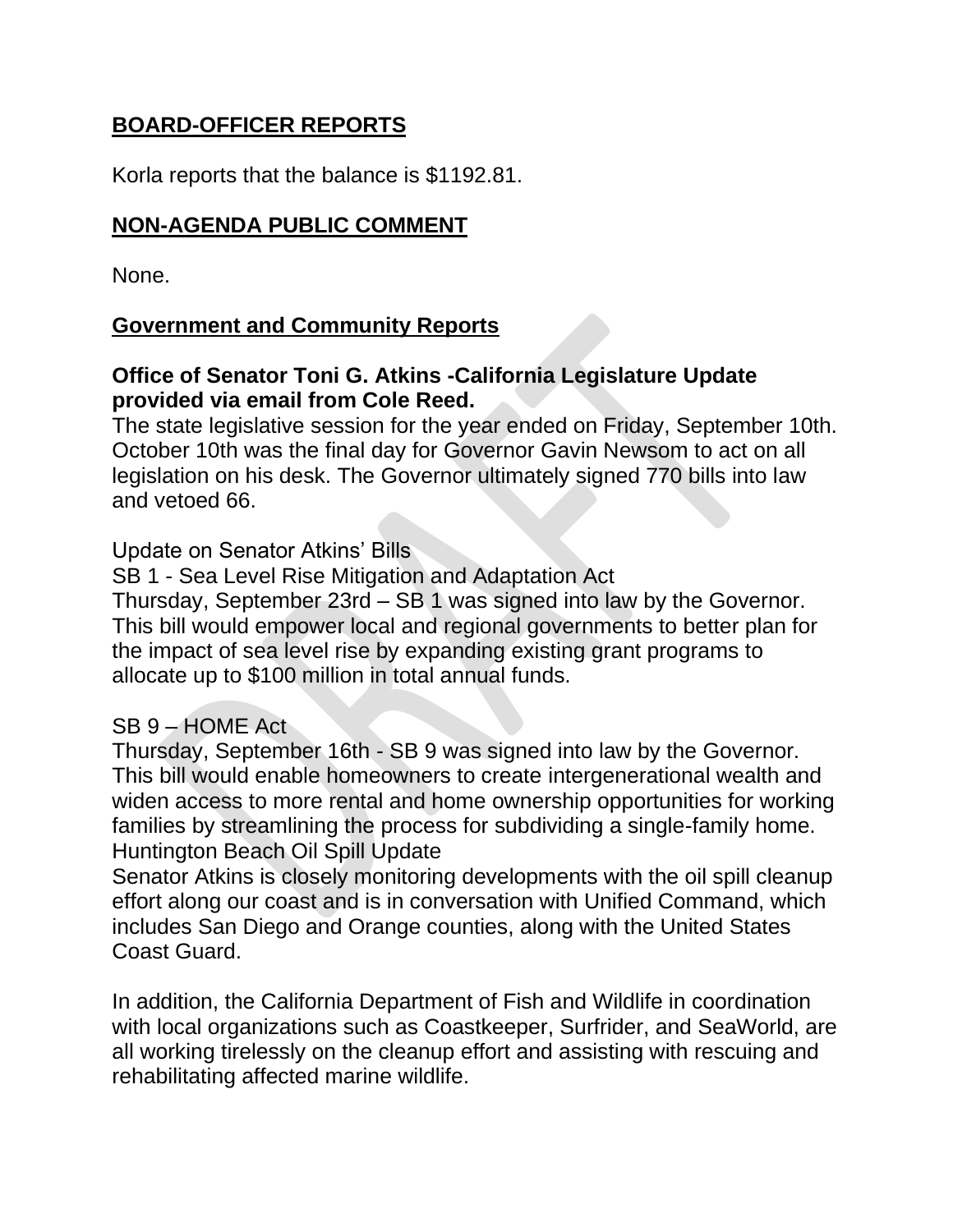Most recently, the California Department of Justice is now investigating the oil spill.

San Diego residents can be an important asset to Unified Command. If you see tar balls on San Diego Beaches, please report the incident and provide your contact information to officials by emailing tarballreports@wildlife.ca.gov or calling 1-877-823-6926.

It is crucial that you do not come in contact with any tar balls you may see. They contain hazardous chemicals. That cleanup work is for trained Shoreline Cleanup Assessment Teams and contracted cleanup crews equipped in protective gear. If you would like to sign up to volunteer or assist with donations towards the cleanup effort, you can visit: [www.socalspillresponse.com](http://www.socalspillresponse.com/)

#### Caltrans Updates

Monday, October 18th – A first-in-the-state collaborative outreach program between the City of San Diego and Caltrans was announced to engage in outreach and support people experiencing homelessness along state freeways. This partnership allows the city and state to have a more coordinated approach in addressing the issue with encampments on our freeways and helps ensure that people who are sheltering in unsafe conditions are provided with the necessary services to move them into stable living conditions.

The current contract issued by the City of San Diego program spans from October 2021 through June 2022. If successful, there are hopes to expand the program statewide.

Wednesday, October 20th – Caltrans launched a new pilot program that offers to pay Adopt-A-Highway volunteers \$250 for highway litter removal as part of its larger Clean California initiative. The pilot program currently covers 13 California Counties, including San Diego, and Caltrans expects to expand the program across the whole state in the coming months. People and businesses interested in volunteering can visit www.CleanCA.com for more details and an online application or call 866- ADOPTAHWY (886-236-7824).

For any questions contact: Cole.Reed@sen.ca.gov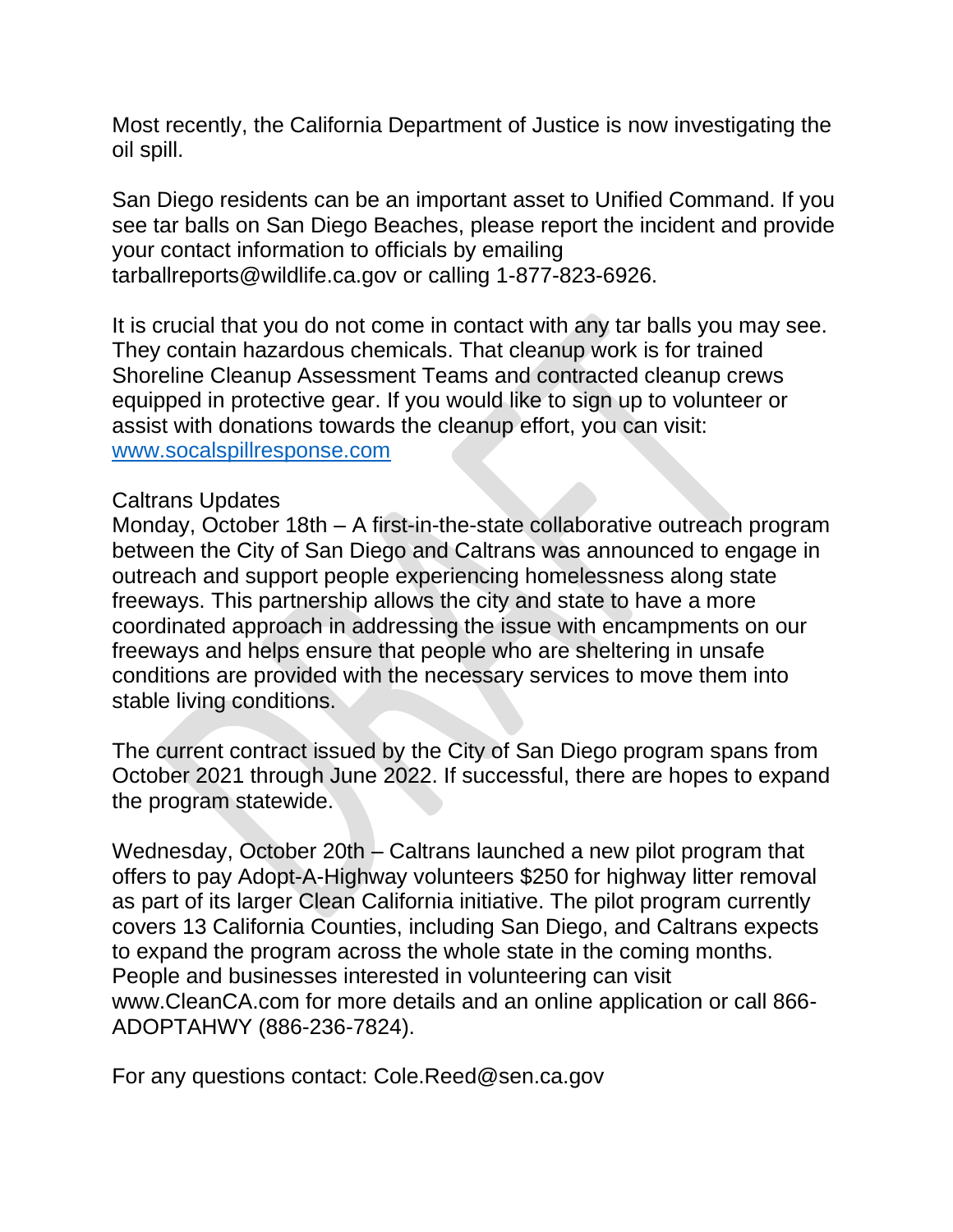Sign up for the Senator's newsletter: <https://sd39.senate.ca.gov/contact/newsletter>

## **CM Jennifer Campbell Report provided via email from Monique Tello.**

PL Newport Ave Tree Removal:

Our office is always saddened when trees need to be removed. There was a protest of community members this morning at the site of tree removal. The City was unable to remove trees this morning.

The San Diego County Regional Airport Authority is responsible for operations at San Diego International Airport (SAN) and is required by the Federal Aviation Administration (FAA) and California Public Utilities Code Section 21659(a) to proactively mitigate and prevent future effects on airport operations by ensuring vegetation does not block or impair instrument or visual operations at the airport.

The purpose of trimming or removing the identified palm trees is to ensure the safety of the community and the flying public as planes approach San Diego International Airport. During inclement weather situations where visibility is impacted, the FAA re-routes aircraft to approach SAN from the west. The City of San Diego-owned palm trees located in the public rightof-way adjacent to the neighboring homes exceeds or will soon exceed acceptable elevations under federal standards, intruding into the airspace that surrounds the airport.

We understand the impact that this has on the community, but unfortunately it is something that must be done do to protect the traveling public and community. We will continue to work with the community and involving agencies to ensure the community is aware of any future work that must be conducted.

### Point Loma Library Closure:

Repairs are being done throughout the Point Loma Library and is currently closed for the foreseeable future. A targeted date for staff's tentative return to the library is October 26, 2021, which will allow the library to re-open for holds and pick-up. A this point there is no estimate when repairs will be finished to allow patrols to return to the building. Holds that are currently at Point Loma will remain there and patrons have the option to cancel their holds and have their names move to the top of the list. As holds become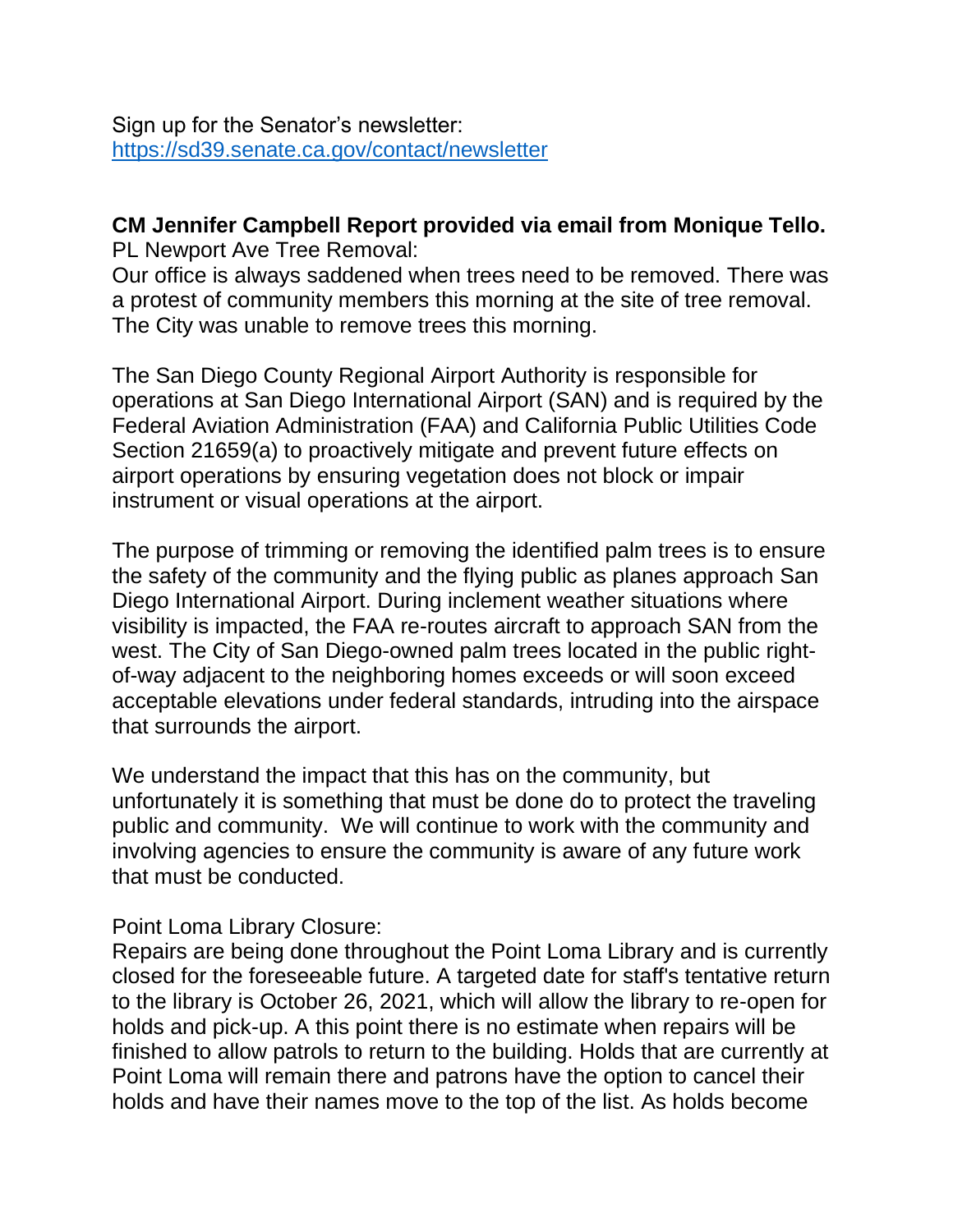available through the closure, patrol holds will be routed to the Pacific Beach Library for pick-up. We apologize for the inconvenience and can't wait to welcome everyone back as soon as possible.

Street Vending:

The Council President has scheduled to bring a Street Vending Ordinance to the full City Council on December 14, 2021. The Council President and staff are working on details of the ordinance which will be available leading up to the schedule City Council meeting.

# **APPLICANT-INITIATED ACTION ITEMS**

**1. Ralph Residence (Process 3)** Coastal Development Permit for renovations of an existing single-family residence consisting of a new 660 square foot garage, a 360 square foot addition to the basement floor, and a 577 square foot covered roof deck. The 0.14-acre site is located at 616 San Antonio Avenue within the RD-1-17 Zone, the Coastal Overlay Zone (Appealable) within the Peninsula Community Plan area. Council District 2. Note that this is a continuation from the September Project Review Committee Meeting. Applicant: Kevin Leon (Joe Holasek)

Joe shares this project with the group. Kevin shares the project plans.

Joe shares that the subcommittee voted to approve the project unanimously.

Paul makes a motion to approve the project. Mandy seconds the motion. Motion passed with 12 votes, unanimously.

**3. Lancaster ADU** Coastal Development Permit for proposed 2-level 1,200 SF ADU with roof deck, at 4436 Coronado Avenue. The 0.16-acre site is located in the RS1-7 zone, the Coastal (non-appealable) Overlay zone, and the Airport Influence Area (SDIA) within the Peninsula Community Plan. Applicant: Andy Crocker (Joe Holasek)

Rodrigo shares the plan for the ADU, which will be used for the family to live within, not rented out to other tenants.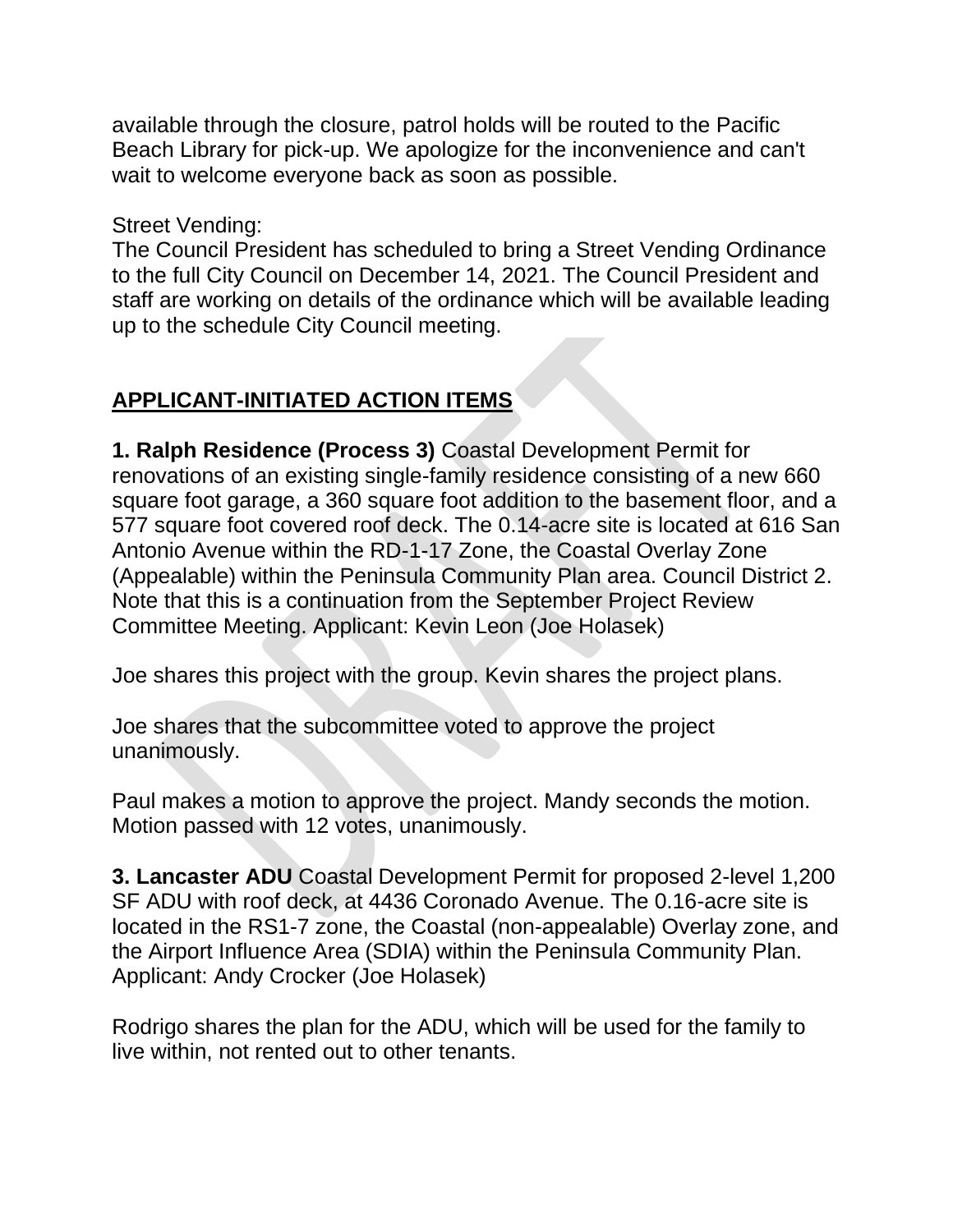There is one extra proposed parking spot. Currently, there is a one car parking spot as well as a garage.

Robert makes a motion to approve the project. Sam seconds the motion. Korla comments on the lack of a laundry room, which the applicants do not want. Motion unanimously by a vote of 12.

The next project review meeting is November 11th.

## **INFORMATION ITEMS**

### **1. Discuss upcoming CPC items and provide guidance to our CPC representative. (Mandy Havlik)**

1. Council Policy 600-24- several changes to CPG's are coming from the city.

2. SPACES AS PLACES (ACTION ITEM): (Sameera Rao, Development Project Manager, Planning Department). This is an update on "Spaces as Places" from our August agenda. Please see: https://www.sandiego.gov/spaces-as-places

-\$20.00 per square feet X square feet use of space is what will calculate the annual fee for the businesses who wish to utilize this program -Exclusive Use Fee is still being developed. No public utilities in these areas will be affected.

-Burden to remove the structures will be on the business

-Areas to be considered must have a speed limit lower than 30 mph.

-The city will be eliminating street trees to increase the visibility

3. 2021 CODE UPDATE (ACTION ITEM): (Seth Litchney, Program Manager, Planning

Department. There are currently 49 items in this year's CODE UPDATE. Please see:

https://www.sandiego.gov/planning/programs/ldc-updates

Voted yes to remove the following recommendations from the 2021 code update to allow for more community input and review.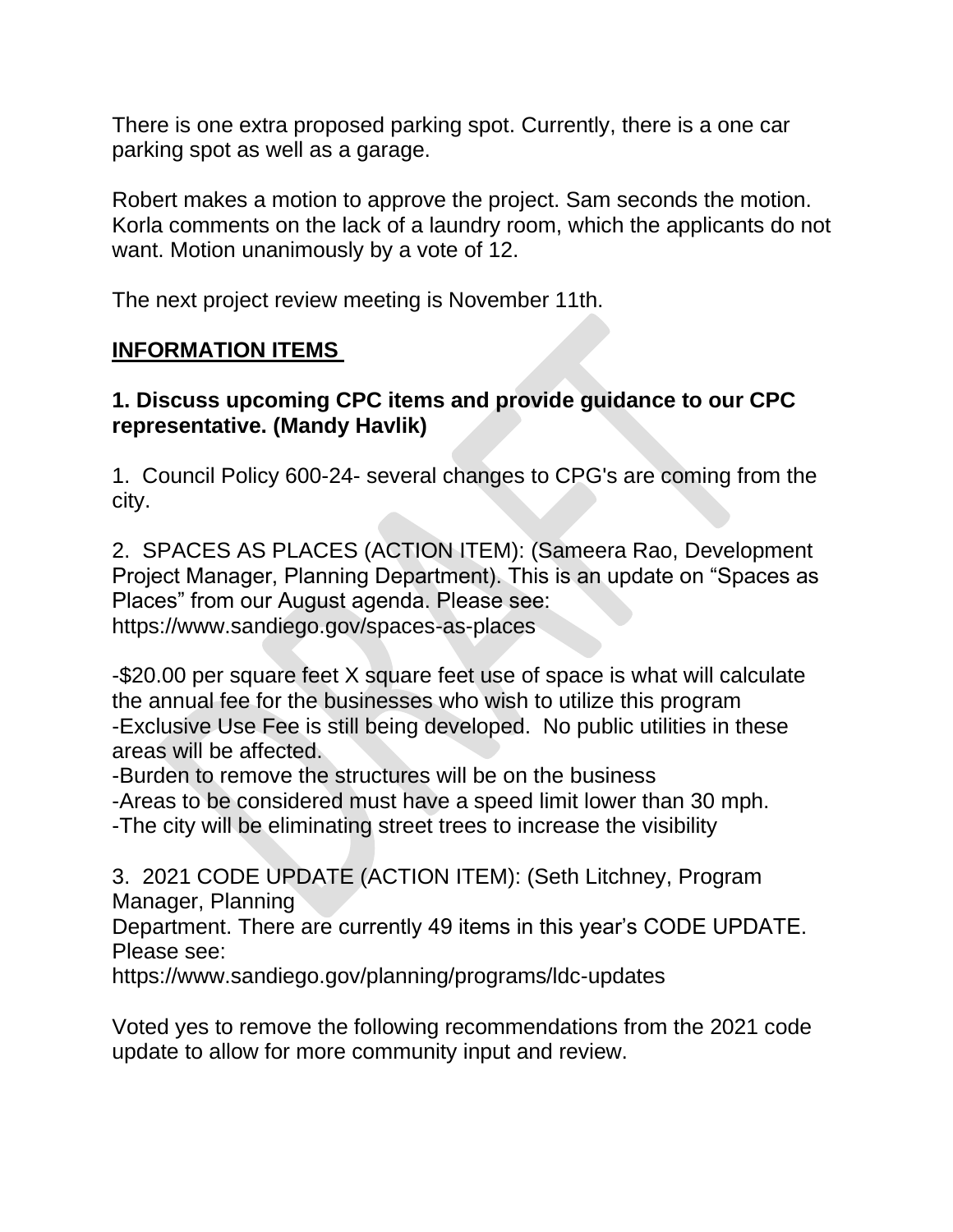-17 General Zoning Table 131-05B Use Table - Commercial Zones - Dairies Correction The word "Dairies" should not be indented on the Commercial Zones use table because everything under it is not a subcategory of dairies. All the use tables for the other zones do not have the word indented Remove the indent for clarity

-32 General Zoning 112.0304(a)(1-5) Public Notice - increase size Regulatory Reform The posting of a Public Notice on the development site is required for many types of permits and processes. The current regulations do not specify the size or material of a notice so posted notices are not always readable from the street or protected from weather. Adds requirements specifying the size and material of posted notices.

-34 General Zoning Table 131-05B Footnote 20 Table 131-06B Footnote 22 Transit Priority Area Implementation Regulatory Reform To implement the City's Climate Action Plan and active transportation policies; to achieve Vision Zero and ensure the safety of bicyclists and pedestrians in Transit Priority Areas. Prohibits drive-throughs in TPAs to encourage more active travel and improve the pedestrian experience.

4. ITEM #6: --7:45 CITY ADU ORDINANCES (ACTION ITEM): (Geoff Hueter, Newell Booth, Danna Givot, Bob Jaynes; Neighbors for a Better San Diego.) Update on the City's laws regarding Auxiliary Dwelling Units.

Voted yes to support the ADU ordinance recommendations made by Neighbors for a Better San Diego to the city of San Diego.

The next CPC meeting will be held on Tuesday 10/26/21 at 6 pm. I will be presenting along with Carolyn Chase of Treewatch San Diego .

TREES: (INFORMATION ITEM): (Carolyn Chase, Treewatch San Diego; Mandy Havlik, Kate's Trees.) Presentation on the inadequacies of the City's Urban Forest policies, and request for advocacy for trees from Community Planning Groups.

### **2. The Environmental Subcommittee: a selection of high school student liaisons. The 2 PCPB Student Liaisons are: Anastasia Birmingham and Caleb Rogart.**

The two student liaisons introduce themselves to the planning board.